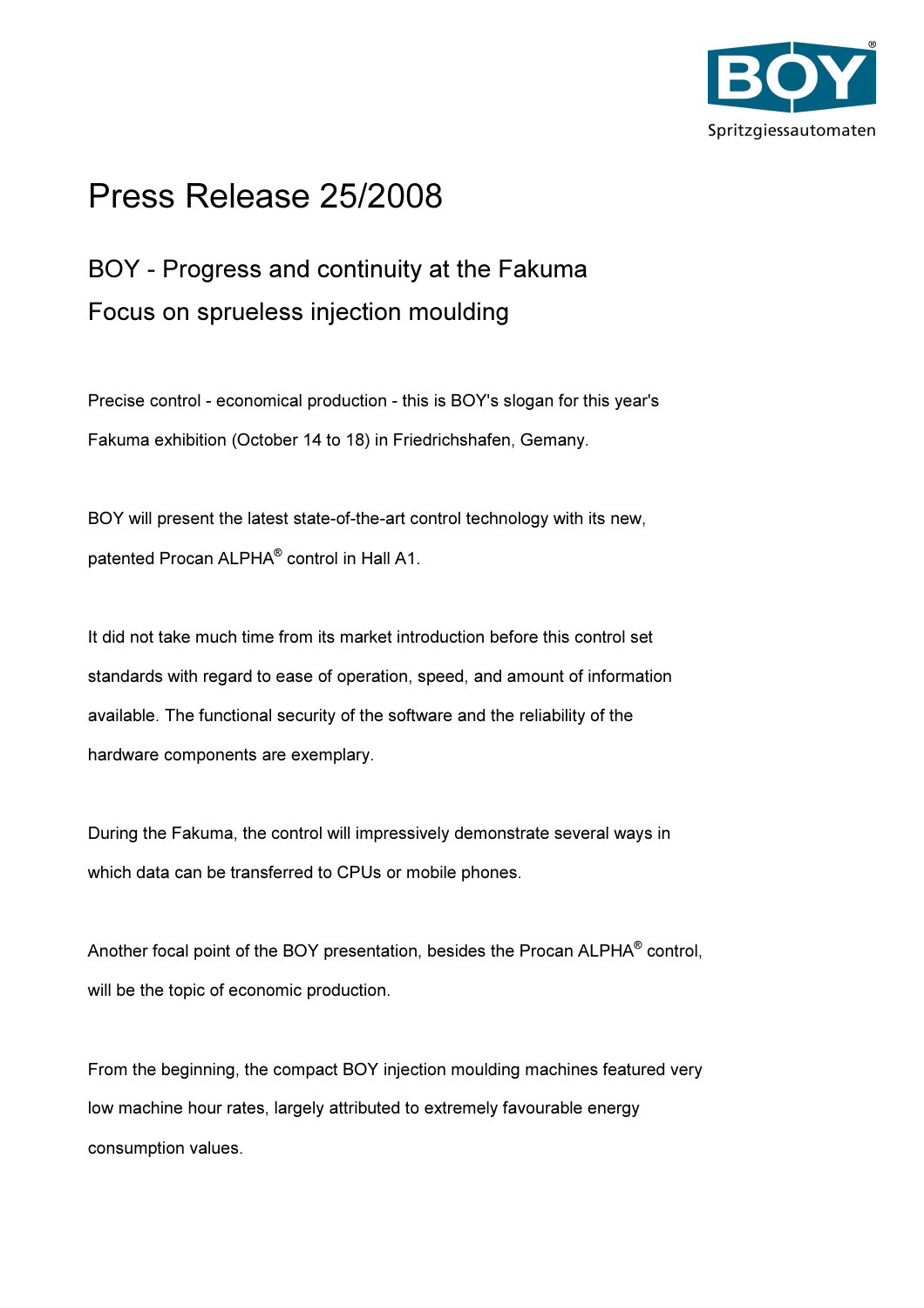

"During the company's forty year history, very low energy consumption has always been one of our main objectives, so the recent, drastic increase in energy costs was not what made us declare this topic one of our biggest concerns", says Carl Schiffer, Managing Partner at BOY.

In the year of their anniversary, BOY once more put special emphasis on sprueless injection moulding. Since the company was founded, this concept was of great significance. All four machines in the exhibition booth will be equipped with interesting solutions related to this technology.

Sprueless injection moulding eliminates extensive processes like the refinishing of moulded parts, and the regrinding and recycling of a sprue. One aspect of sprueless injection moulding that is often ignored or underrated is energy savings.

Sometimes sprues have a higher weight than the moulded parts, which means that the energy required for a cycle has to be prorated accordingly. In a sprueless process, the energy consumed is reduced correspondingly. Furthermore, energy is required to handle and grind the sprues.

The most energy-saving sprueless solution is the hydraulically actuated needle shut-off nozzle, a technology, which BOY introduced in 1968. "It is quite surprising that to this day, sprues are still so widely used. The potential for sprueless applications is by no means exhausted", says Bernd Fischer, Director Process Engineering and Service at BOY.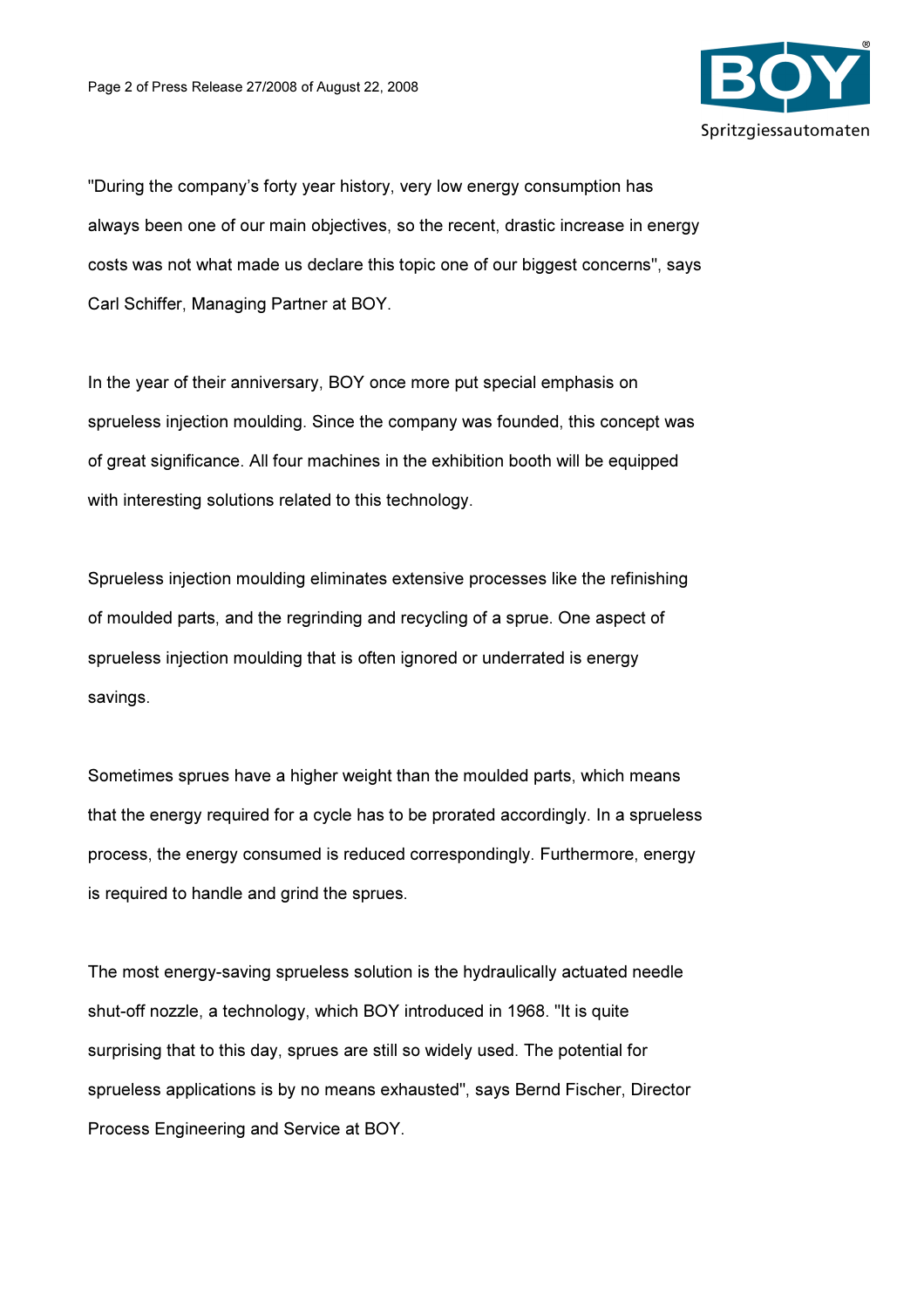

BOY offers special nozzles including sprueless injection into the mould parting line.

Regarding energy savings, using expensive hot runner technology is the second best economic solution. As a rule, the electricity needed for the hot runners is only a fraction of what is required to melt and inject sprues.

At the Fakuma, the sprueless production of baby bottle nipples made from LSR will be demonstrated on a BOY 22 A. The six nipples will be produced in a cycle time of approx. 20 seconds and will not require any retouching. A cold runner, sprueless nozzle from Emde will be used. The BOY 22 A has a clamping force of 220 kN and a maximum shot volume of 64 cm<sup>3</sup>. With a footprint of only 1.85 m<sup>2</sup>, it is the most compact machine in its tonnage range.

On the BOY 22 A-VV insert moulding machine, a soft edge made of TPE will be over-moulded spruelessly on an ABS ice scraper base. For this, an open hot runner nozzle will be used. A Scara robot will insert the bases into the mould cavities. The total cycle time will be 20 seconds.

The BOY insert moulding machines are ideally suited for automation systems and continuous production, as the clamping units are easily accessible.

A BOY 55 A (550 kN clamping force) with a hot runner mould will give an impressive demonstration of the sprueless production of six measuring cups with internal threads.